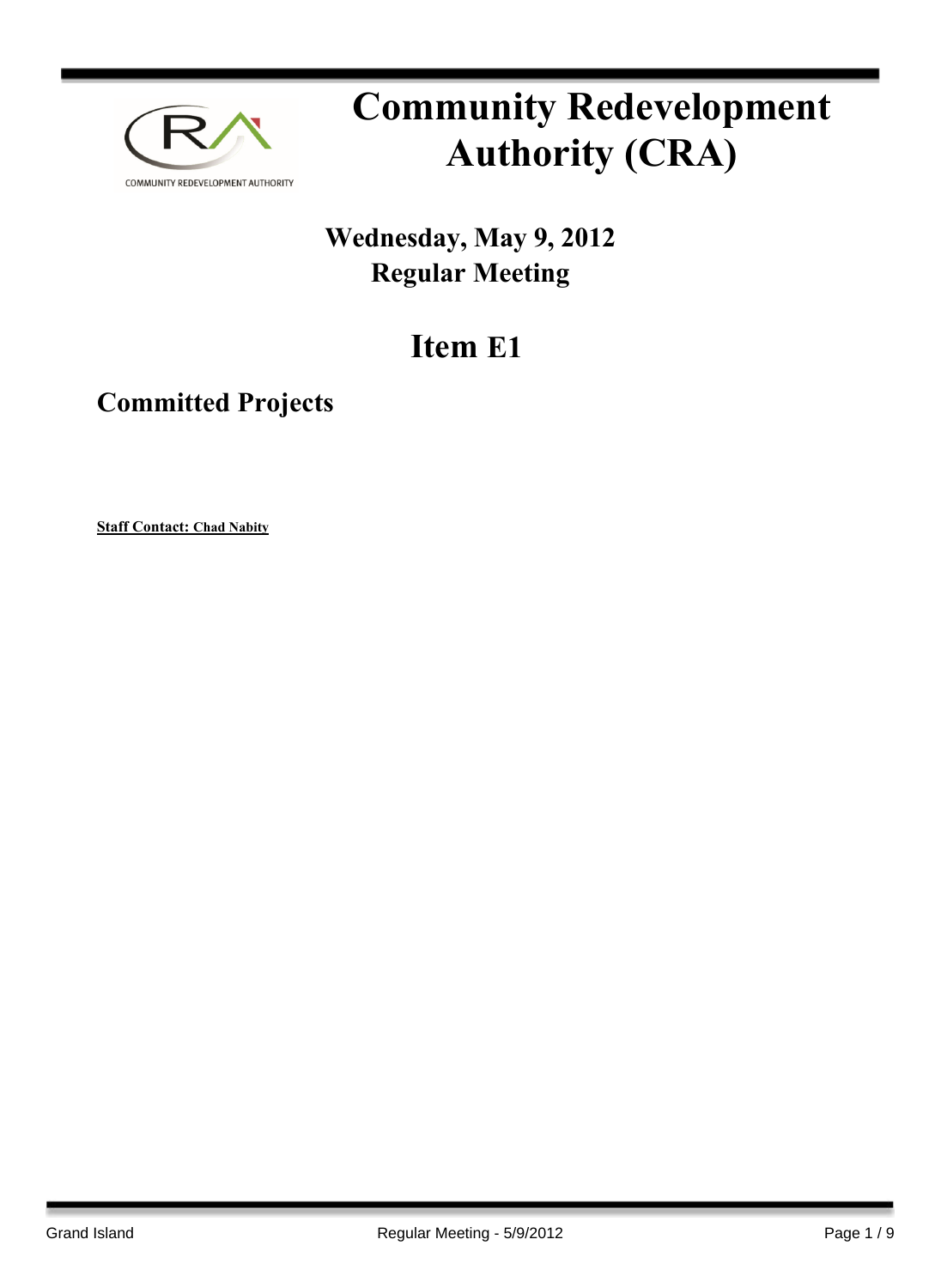|                                              | 2011-2012<br><b>YEAR TO DATE</b> | 2012<br><b>BUDGET</b> | <b>REMAINING</b><br><b>BALANCE</b> |  |
|----------------------------------------------|----------------------------------|-----------------------|------------------------------------|--|
| <b>CONSOLIDATED</b><br><b>Beginning Cash</b> | 923,823                          | 923,823               | 593,514                            |  |
| <b>REVENUE:</b>                              |                                  |                       |                                    |  |
| Property Taxes-CRA                           | 169,984                          | 639,405               | 469,421                            |  |
| Property Taxes-TIF's                         | 148,943                          | 318,406               | 169,463                            |  |
| Loan Proceeds                                |                                  |                       |                                    |  |
| Interest Income - CRA                        | 4,341                            | 8,000                 | 3,659                              |  |
| Interest Income - TIF'S                      | 617                              |                       |                                    |  |
| <b>Land Sales</b>                            | $\blacksquare$                   | 70,000                | 70,000                             |  |
| Other Revenue - CRA                          | 6,524                            | 10,000                | 3,476                              |  |
| Other Revenue - TIF's                        | 6,587                            | 1,000                 |                                    |  |
| <b>TOTAL REVENUE</b>                         | 336,996                          | 1,046,811             | 716,020                            |  |
| <b>TOTAL RESOURCES</b>                       | 1,260,819                        | 1,970,634             | 1,309,533                          |  |
| <b>EXPENSES</b>                              |                                  |                       |                                    |  |
| Auditing & Accounting                        | 4,025                            | 5,000                 | 975                                |  |
| Legal Services                               | 896                              | 10,000                | 9,105                              |  |
| <b>Consulting Services</b>                   |                                  | 10,000                | 10,000                             |  |
| <b>Contract Services</b>                     | 30,961                           | 55,000                | 24,039                             |  |
| Printing & Binding                           |                                  | 1,000                 | 1,000                              |  |
| Other Professional Services                  | 7,599                            | 5,000                 | (2,599)                            |  |
| General Liability Insurance                  |                                  | 250                   | 250                                |  |
| Postage                                      | 172                              | 200                   | 28                                 |  |
| Matching Grant                               |                                  | $\overline{a}$        |                                    |  |
| <b>Legal Notices</b>                         | 1,740                            | 800                   | (940)                              |  |
| Licenses & Fees                              |                                  | $\blacksquare$        |                                    |  |
| Travel & Training                            | 161                              | 1,000                 | 839                                |  |
| Other Expenditures                           |                                  | 500                   | 500                                |  |
| Office Supplies                              |                                  | 500                   | 500                                |  |
| Supplies                                     |                                  | 300                   | 300                                |  |
| Land                                         |                                  | 100,000               | 100,000                            |  |
| Bond Principal - Lincoln Pool                |                                  | 201,787               | 201,787                            |  |
| Façade Improvement                           | 519,378                          | 987,500               | 468,122                            |  |
| South Locust                                 |                                  |                       |                                    |  |
| Alleyway Improvement                         |                                  |                       |                                    |  |
| Other Projects                               |                                  | 111,000               | 111,000                            |  |
| <b>Bond Principal</b>                        | 129,743                          | 266,659               | 136,916                            |  |
| <b>Bond Interest</b>                         | 27,088                           | 50,747                | 23,659                             |  |
| <b>Interest Expense</b>                      |                                  |                       |                                    |  |
| <b>TOTAL EXPENSES</b>                        | 721,763                          | 1,807,243             | 1,085,480                          |  |
| <b>INCREASE(DECREASE) IN CASH</b>            | (384, 768)                       | (760, 432)            | (369, 460)                         |  |
| <b>ENDING CASH</b>                           | 539,055                          | 163,391               | 224,054                            |  |
| <b>LESS COMMITMENTS</b>                      | 715,164                          |                       |                                    |  |
| <b>AVAILABLE CASH</b>                        | (176, 109)                       | 163,391               | 224,054                            |  |
|                                              |                                  |                       |                                    |  |

**CHECKING INVESTMENTS Total Cash**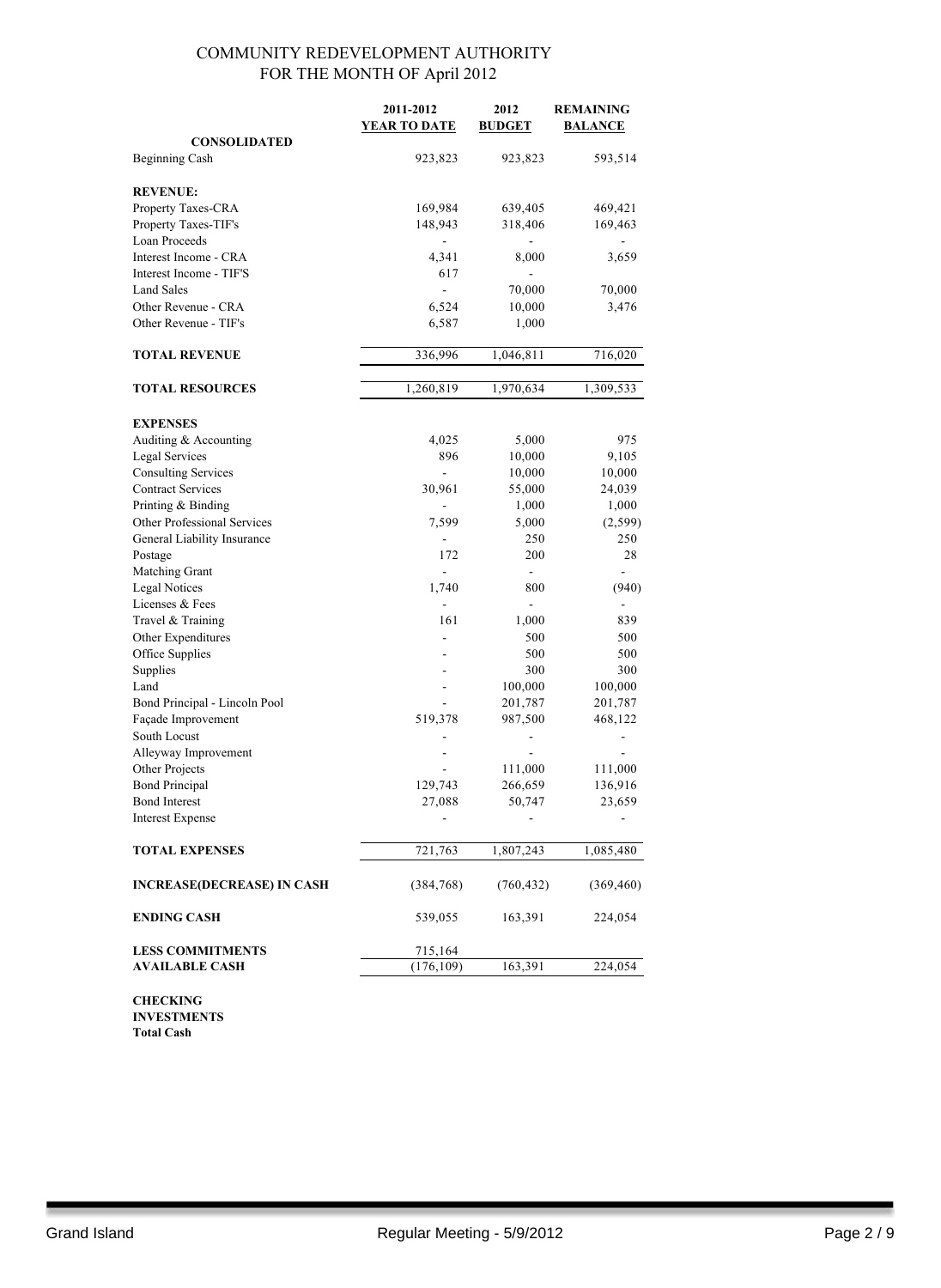|                                                 | 2011-2012<br><b>YEAR TO DATE</b> | 2012<br><b>BUDGET</b> | <b>REMAINING</b><br><b>BALANCE</b> |
|-------------------------------------------------|----------------------------------|-----------------------|------------------------------------|
| <b>CRA</b>                                      |                                  |                       |                                    |
| <b>GENERAL OPERATIONS:</b>                      | 169,984                          | 639,405               | 469,421                            |
| Property Taxes<br>Interest Income               | 4,341                            | 8,000                 | 3,659                              |
| <b>Land Sales</b>                               |                                  | 70,000                | 70,000                             |
| Other Revenue & Motor Vehicle Tax               | 6,524                            | 10,000                | 3,476                              |
| <b>TOTAL</b>                                    | 180,849                          | 727,405               | 546,556                            |
| <b>GILI TRUST</b>                               |                                  |                       |                                    |
| Property Taxes                                  | 32,019                           | 32,890                | 871                                |
| Interest Income<br>Other Revenue                | 511<br>÷                         |                       | (511)                              |
| <b>TOTAL</b>                                    | 32,530                           | 32,890                | 360                                |
|                                                 |                                  |                       |                                    |
| <b>CHERRY PARK LTD II</b><br>Property Taxes     | 31,776                           | 59,180                | 27,404                             |
| Interest Income                                 | 99                               |                       | (99)                               |
| Other Revenue                                   |                                  |                       |                                    |
| <b>TOTAL</b>                                    | 31,875                           | 59,180                | 27,305                             |
| <b>GENTLE DENTAL</b>                            |                                  |                       |                                    |
| Property Taxes                                  | 80                               | 4,202                 | 4,122                              |
| Interest Income                                 | 1                                |                       | (1)                                |
| Other Revenue                                   |                                  |                       |                                    |
| <b>TOTAL</b>                                    | 81                               | 4,202                 | 4,121                              |
| <b>PROCON TIF</b>                               |                                  |                       |                                    |
| Property Taxes                                  | 9,109                            | 19,162                | 10,053                             |
| Interest Income<br>Other Revenue                | 2<br>233                         |                       | (2)<br>(233)                       |
| <b>TOTAL</b>                                    | 9,344                            | 19,162                | 9,818                              |
|                                                 |                                  |                       |                                    |
| <b>WALNUT HOUSING PROJECT</b><br>Property Taxes | 32,025                           | 74,472                | 42,447                             |
| Interest Income                                 | 5                                |                       | (5)                                |
| Other Revenue                                   | 6,354                            |                       | (6, 354)                           |
| <b>TOTAL</b>                                    | 38,384                           | 74,472                | 36,088                             |
| <b>BRUNS PET GROOMING</b>                       |                                  |                       |                                    |
| Property Taxes                                  | 6,474                            | 11,000                | 4,526                              |
| Interest Income                                 |                                  |                       |                                    |
| Other Revenue                                   |                                  |                       |                                    |
| <b>TOTAL</b>                                    | 6,474                            | 11,000                | 4,526                              |
| <b>GIRARD VET CLINIC</b>                        |                                  |                       |                                    |
| Property Taxes                                  | 9,196                            | 14,000                | 4,804                              |
| Interest Income<br>Other Revenue                |                                  |                       |                                    |
| <b>TOTAL</b>                                    | 9,196                            | 14,000                | 4,804                              |
|                                                 |                                  |                       |                                    |
| <b>GEDDES ST APTS-PROCON</b>                    |                                  |                       |                                    |
| Property Taxes<br>Interest Income               | 14,852                           | 30,000                | 15,148                             |
| Other Revenue                                   |                                  |                       |                                    |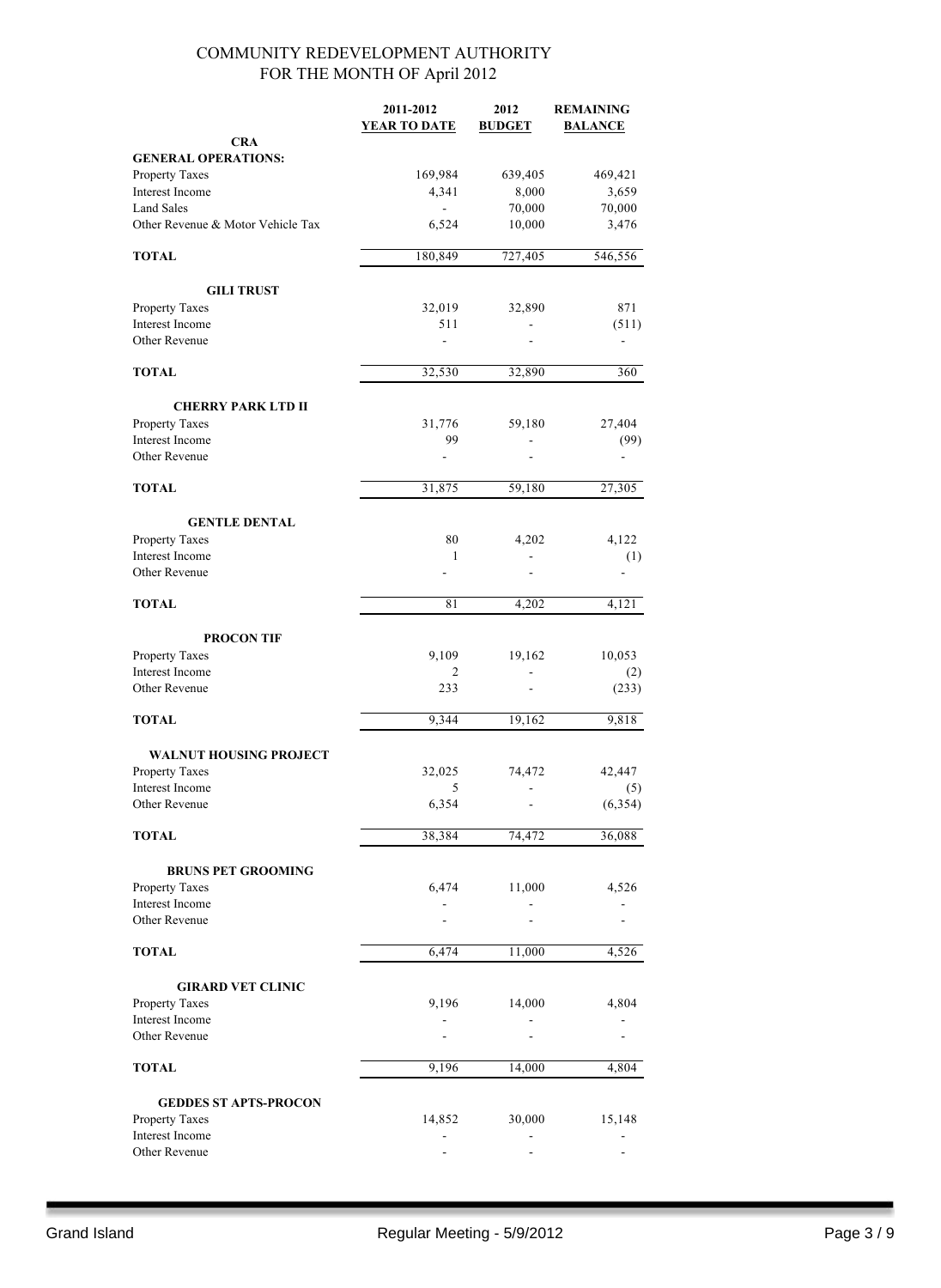|                                   | 2011-2012<br><b>YEAR TO DATE</b> | 2012<br><b>BUDGET</b> | <b>REMAINING</b><br><b>BALANCE</b> |
|-----------------------------------|----------------------------------|-----------------------|------------------------------------|
| <b>TOTAL</b>                      | 14,852                           | 30,000                | 15,148                             |
| <b>SOUTHEAST CROSSING</b>         |                                  |                       |                                    |
| Property Taxes                    | 7,255                            | 14,000                | 6,745                              |
| Interest Income                   |                                  |                       |                                    |
| Other Revenue                     |                                  |                       |                                    |
| <b>TOTAL</b>                      | 7,255                            | 14,000                | 6,745                              |
| <b>Poplar Street Water</b>        |                                  |                       |                                    |
| Property Taxes                    | 61                               | 1,000                 | 939                                |
| Interest Income<br>Other Revenue  |                                  | 1,000                 | 1,000                              |
|                                   |                                  |                       |                                    |
| <b>TOTAL</b>                      | 61                               | 2,000                 | 1,939                              |
| <b>CASEY'S @ FIVE POINTS</b>      |                                  |                       |                                    |
| Property Taxes                    | 4,262                            | 15,000                | 10,738                             |
| Interest Income<br>Other Revenue  | $\overline{a}$                   |                       |                                    |
| <b>TOTAL</b>                      | 4,262                            | 15,000                | 10,738                             |
| <b>SOUTH POINTE HOTEL PROJECT</b> |                                  |                       |                                    |
| Property Taxes                    | 1,473                            | 22,000                | 20,527                             |
| Interest Income                   |                                  |                       |                                    |
| Other Revenue                     |                                  |                       |                                    |
| <b>TOTAL</b>                      | 1,473                            | 22,000                | 20,527                             |
| <b>TODD ENCK PROJECT</b>          |                                  |                       |                                    |
| Property Taxes                    | 104                              | 5,500                 | 5,396                              |
| Interest Income<br>Other Revenue  | L,                               | $\overline{a}$        |                                    |
| <b>TOTAL</b>                      | 104                              | 5,500                 | 5,396                              |
|                                   |                                  |                       |                                    |
| <b>JOHN SCHULTE CONSTRUCTION</b>  |                                  |                       |                                    |
| Property Taxes<br>Interest Income | 77                               | 3,000                 | 2,923                              |
| Other Revenue                     |                                  |                       |                                    |
| <b>TOTAL</b>                      | 77                               | 3,000                 | 2,923                              |
| <b>PHARMACY PROPERTIES INC</b>    |                                  |                       |                                    |
| Property Taxes                    | 178                              | 8,000                 | 7,822                              |
| Interest Income                   |                                  |                       |                                    |
| Other Revenue                     |                                  |                       |                                    |
| <b>TOTAL</b>                      | 178                              | 8,000                 | 7,822                              |
| <b>KEN-RAY LLC</b>                |                                  |                       |                                    |
| Property Taxes                    |                                  | 5,000                 | 5,000                              |
| Interest Income<br>Other Revenue  |                                  |                       |                                    |
| <b>TOTAL</b>                      |                                  | 5,000                 | 5,000                              |
|                                   |                                  |                       |                                    |
| <b>SKAGWAY</b><br>Property Taxes  |                                  |                       |                                    |
| Interest Income                   |                                  |                       |                                    |
| Other Revenue                     |                                  |                       |                                    |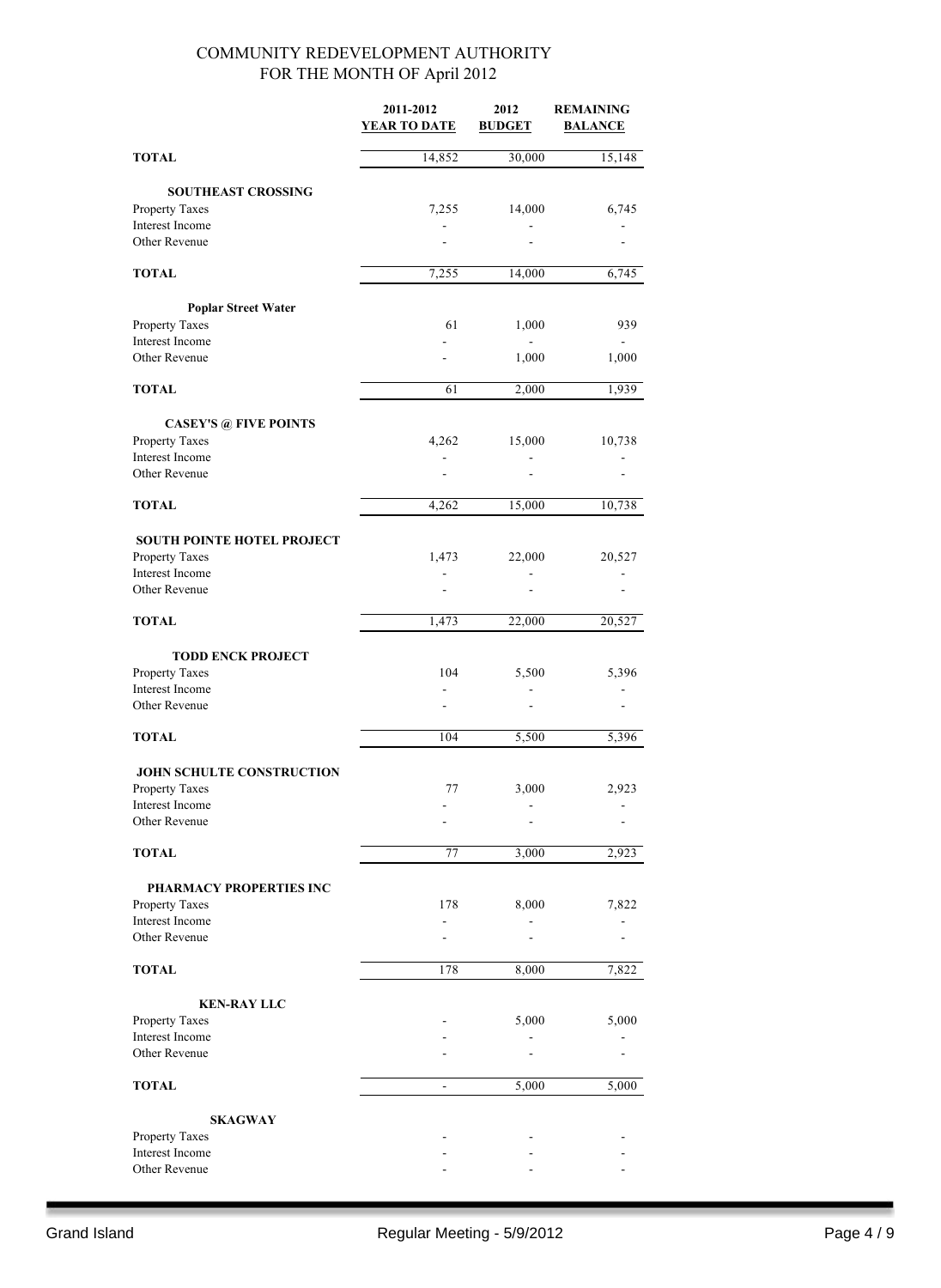|                      | 2011-2012<br>YEAR TO DATE | 2012<br><b>BUDGET</b> | <b>REMAINING</b><br><b>BALANCE</b> |  |
|----------------------|---------------------------|-----------------------|------------------------------------|--|
| <b>TOTAL</b>         | -                         | -                     | -                                  |  |
| <b>TOTAL REVENUE</b> | 336,996                   | 1,046,811             | 709,815                            |  |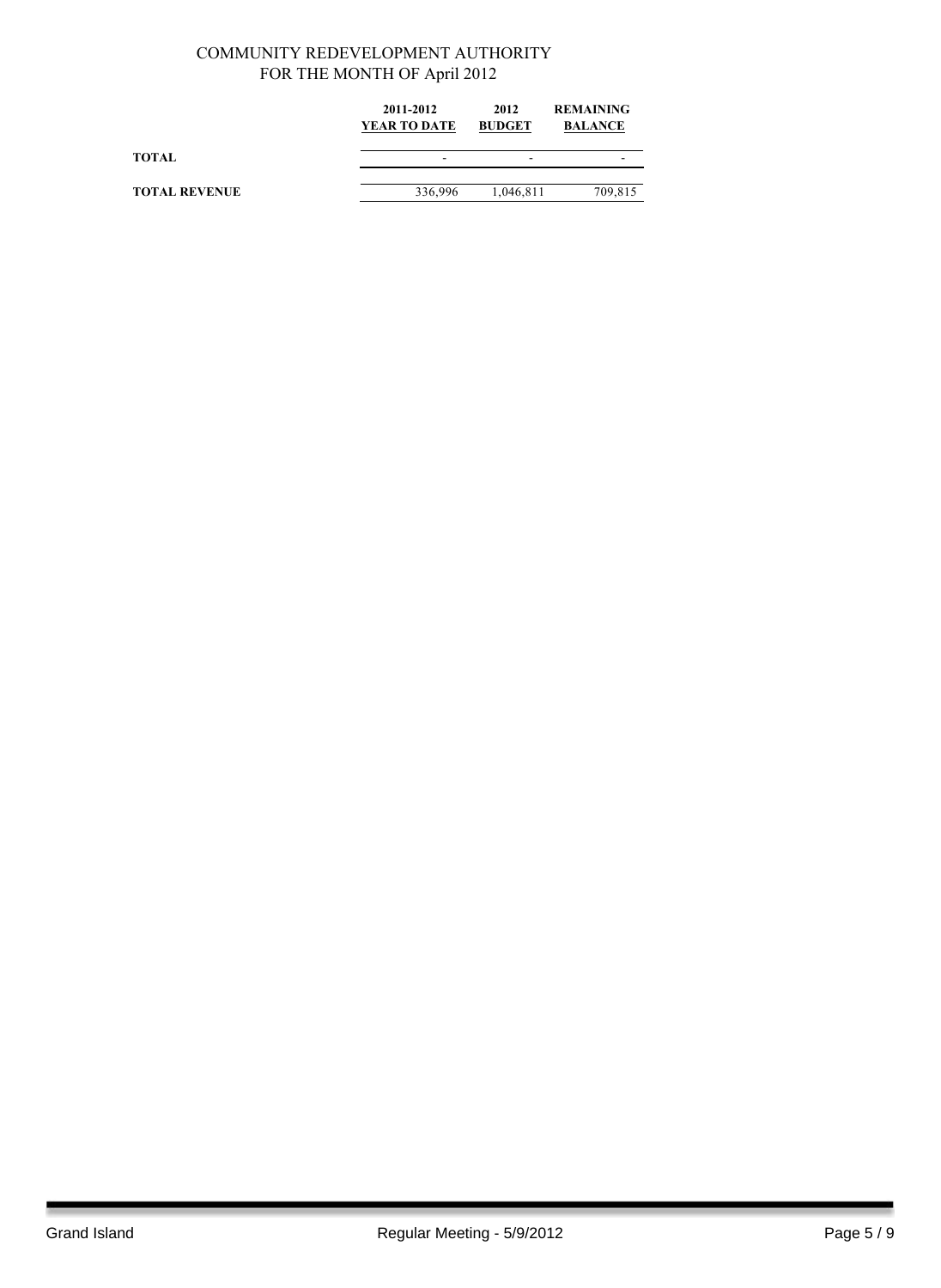|                                       | 2011-2012                | 2012               | <b>REMAINING</b>         |
|---------------------------------------|--------------------------|--------------------|--------------------------|
|                                       | <b>YEAR TO DATE</b>      | <b>BUDGET</b>      | <b>BALANCE</b>           |
| <b>EXPENSES</b><br>CRA                |                          |                    |                          |
| <b>GENERAL OPERATIONS:</b>            |                          |                    |                          |
| Auditing & Accounting                 | 4,025                    | 5,000              | 975                      |
| Legal Services                        | 896                      | 10,000             | 9,105                    |
| <b>Consulting Services</b>            | $\overline{\phantom{a}}$ | 10,000             | 10,000                   |
| <b>Contract Services</b>              | 30,961                   | 55,000             | 24,039                   |
| Printing & Binding                    |                          | 1,000              | 1,000                    |
| Other Professional Services           | 7,599                    | 5,000              | (2, 599)                 |
| General Liability Insurance           | $\overline{\phantom{0}}$ | 250                | 250                      |
| Postage                               | 172<br>200               |                    | 28                       |
| Matching Grant                        | $\overline{a}$           | $\blacksquare$     | L.                       |
| <b>Legal Notices</b>                  | 1,740                    | 800                | (940)                    |
| Licenses & Fees                       |                          | $\blacksquare$     |                          |
| Travel & Training                     | 161                      | 1,000              | 839                      |
| Other Expenditures                    |                          | 500                | 500                      |
| Office Supplies                       |                          | 500                | 500                      |
| Supplies                              |                          | 300                | 300                      |
| Land<br>Bond Principal - Lincoln Pool |                          | 100,000<br>201,787 | 100,000<br>201,787       |
|                                       |                          |                    |                          |
| <b>PROJECTS</b>                       |                          |                    |                          |
| Façade Improvement                    | 519,378                  | 987,500            | 468,122                  |
| South Locust                          |                          |                    |                          |
| Alleyway Improvement                  |                          |                    |                          |
| Other Projects                        |                          | 111,000            | 111,000                  |
|                                       |                          |                    |                          |
| <b>TOTAL CRA EXPENSES</b>             | 564,932                  | 1,489,837          | 924,905                  |
|                                       |                          |                    |                          |
| <b>GILI TRUST</b>                     |                          |                    |                          |
| <b>Bond Principal</b>                 | 33,066                   | 31,627             | (1, 439)                 |
| <b>Bond Interest</b>                  | 1,325                    | 1,263              | (62)                     |
| Other Expenditures                    | $\overline{a}$           | $\overline{a}$     | $\overline{\phantom{0}}$ |
| <b>TOTAL GILI EXPENSES</b>            | 34,390                   | 32,890             | (1,500)                  |
|                                       |                          |                    |                          |
| <b>CHERRY PARK LTD II</b>             |                          |                    |                          |
| <b>Bond Principal</b>                 | 24,473                   | 49,894             | 25,421                   |
| <b>Bond Interest</b>                  | 5,117                    | 9,286              | 4,169                    |
| <b>TOTAL CHERRY PARK EXPENSES</b>     | 29,590                   | 59,180             | 29,590                   |
|                                       |                          |                    |                          |
| <b>GENTLE DENTAL</b>                  |                          |                    |                          |
| <b>Bond Principal</b>                 | 1,349                    | 2,760              | 1,411                    |
| <b>Bond Interest</b>                  | 752                      | 1,442              | 690                      |
|                                       |                          |                    |                          |
| TOTAL GENTLE DENTAL                   | 2,101                    | 4,202              | 2,101                    |
|                                       |                          |                    |                          |
| <b>PROCON TIF</b>                     |                          |                    |                          |
| <b>Bond Principal</b>                 | 5,731                    | 11,782             | 6,051                    |
| <b>Bond Interest</b>                  | 3,850                    | 7,380              | 3,530                    |
| <b>TOTAL PROCON TIF</b>               |                          |                    |                          |
|                                       | 9,581                    | 19,162             | 9,581                    |
| WALNUT HOUSING PROJECT                |                          |                    |                          |
| <b>Bond Principal</b>                 | 21,191                   | 43,096             | 21,905                   |
| <b>Bond Interest</b>                  | 16,045                   | 31,376             | 15,331                   |
|                                       |                          |                    |                          |
| TOTAL WALNUT HOUSING                  | 37,236                   | 74,472             | 37,236                   |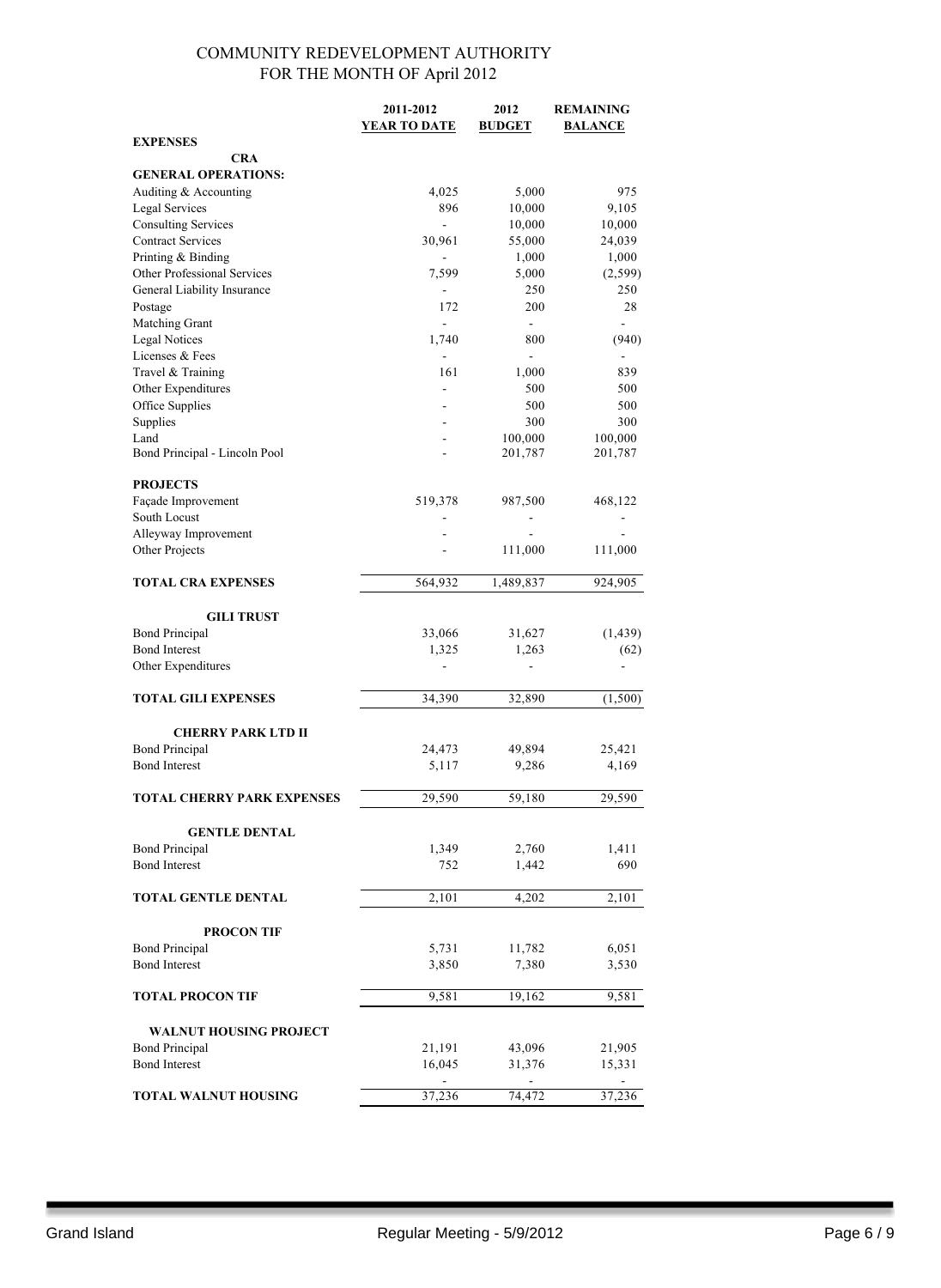|                                                                                                                                  | 2011-2012<br>YEAR TO DATE | 2012<br><b>BUDGET</b> | <b>REMAINING</b><br><b>BALANCE</b> |
|----------------------------------------------------------------------------------------------------------------------------------|---------------------------|-----------------------|------------------------------------|
| <b>BRUNS PET GROOMING</b><br><b>Bond Principal</b><br><b>Bond Interest</b>                                                       | 6,474                     | 11,000                | 4,526                              |
| <b>TOTAL BRUNS PET GROOMING</b>                                                                                                  | 6,474                     | 11,000                | 4,526                              |
| <b>GIRARD VET CLINIC</b><br><b>Bond Principal</b><br><b>Bond Interest</b>                                                        | 9,196                     | 14,000                | 4,804                              |
| <b>TOTAL GIRARD VET CLINIC</b>                                                                                                   | 9,196                     | 14,000                | 4,804                              |
| <b>GEDDES ST APTS - PROCON</b><br><b>Bond Principal</b><br><b>Bond Interest</b>                                                  | 14,852                    | 30,000                | 15,148                             |
| <b>TOTAL GEDDES ST APTS - PROCON</b>                                                                                             | 14,852                    | 30,000                | $\overline{15,148}$                |
| <b>SOUTHEAST CROSSINGS</b><br><b>Bond Principal</b><br><b>Bond Interest</b>                                                      | 7,255                     | 14,000                | 6,745                              |
| TOTAL SOUTHEAST CROSSINGS                                                                                                        | 7,255                     | 14,000                | 6,745                              |
| <b>POPLAR STREET WATER</b><br><b>Bond Principal</b><br><b>Bond Interest</b><br>Auditing & Accounting<br><b>Contract Services</b> | 61                        |                       | (61)                               |
| <b>TOTAL POPLAR STREET WATER</b>                                                                                                 | 61                        | $\frac{1}{2}$         | (61)                               |
| <b>CASEY'S @ FIVE POINTS</b><br><b>Bond Principal</b><br><b>Bond Interest</b>                                                    | 4,262<br>ä,               | 15,000                | 10,738                             |
| <b>TOTAL CASEY'S @ FIVE POINTS</b>                                                                                               | 4,262                     | 15,000                | 10,738                             |
| <b>SOUTH POINTE HOTEL PROJECT</b><br><b>Bond Principal</b><br><b>Bond Interest</b>                                               | 1,473                     | 22,000                | 20,527                             |
| TOTAL SOUTH POINTE HOTEL PROJECT                                                                                                 | 1,473                     | 22,000                | 20,527                             |
| <b>TODD ENCK PROJECT</b><br><b>Bond Principal</b><br><b>Bond Interest</b>                                                        | 104                       | 5,500                 | 5,396                              |
| <b>TOTAL TODD ENCK PROJECT</b>                                                                                                   | 104                       | 5,500                 | 5,396                              |
| <b>JOHN SCHULTE CONSTRUCTION</b><br><b>Bond Principal</b><br><b>Bond Interest</b><br>Auditing & Accounting                       | 77                        | 3,000                 | 2,923                              |
| <b>TOTAL JOHN SCHULTE CONSTRUCIT</b>                                                                                             | 77                        | 3,000                 | 2,923                              |
| PHARMACY PROPERTIES INC<br><b>Bond Principal</b><br><b>Bond Interest</b><br>Auditing & Accounting                                | 178                       | 8,000                 | 7,822                              |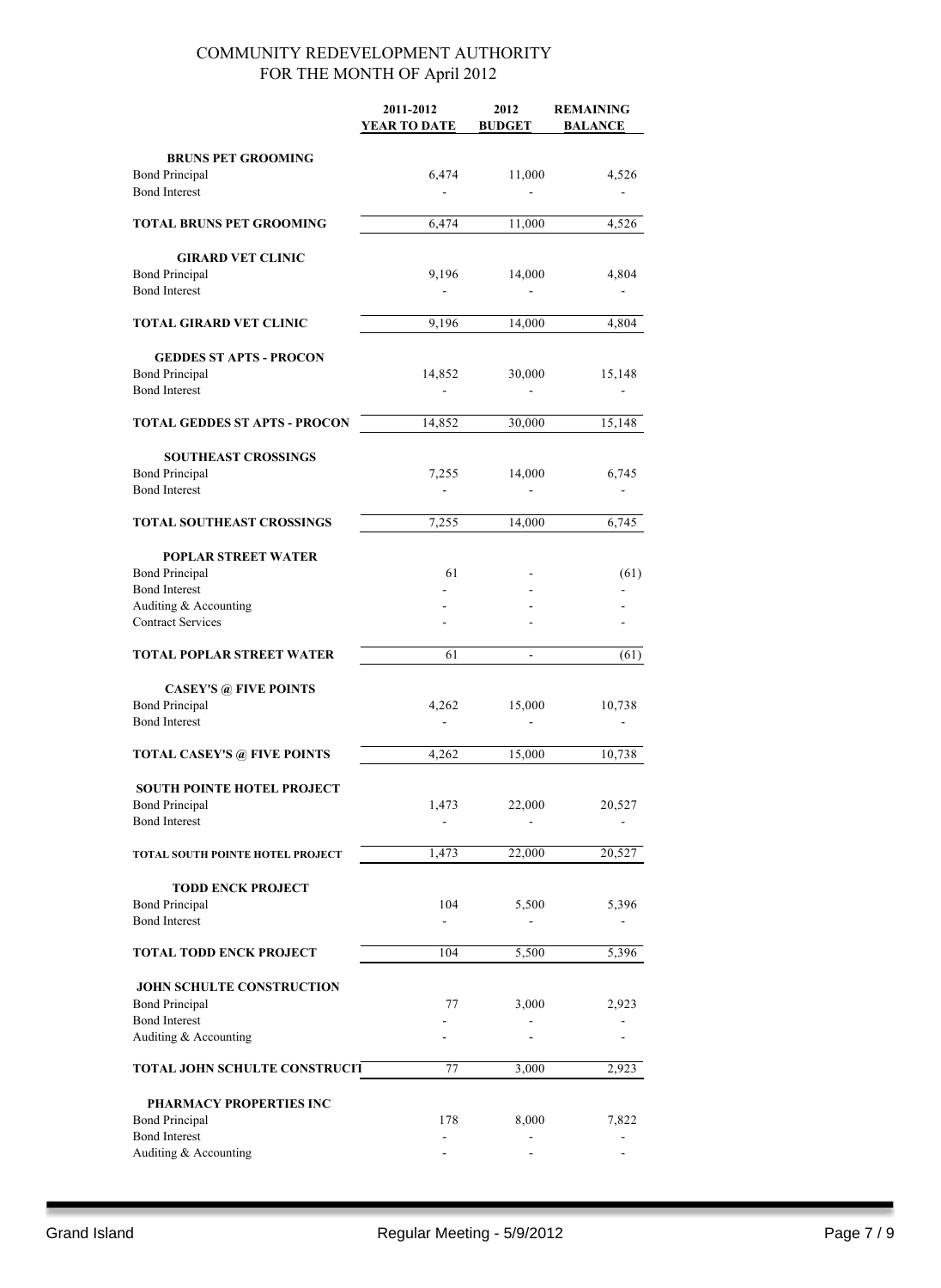|                                      | 2011-2012<br>2012 |               | <b>REMAINING</b> |  |
|--------------------------------------|-------------------|---------------|------------------|--|
|                                      | YEAR TO DATE      | <b>BUDGET</b> | <b>BALANCE</b>   |  |
| <b>TOTAL PHARMACH PROPERTIES INC</b> | 178               | 8,000         | 7,822            |  |
| <b>KEN-RAY LLC</b>                   |                   |               |                  |  |
| <b>Bond Principal</b>                |                   | 5,000         |                  |  |
| <b>Bond Interest</b>                 |                   |               |                  |  |
| Auditing & Accounting                |                   |               |                  |  |
| <b>TOTAL KEN-RAY LLC</b>             |                   | 5,000         | 5,000            |  |
| <b>SKAGWAY</b>                       |                   |               |                  |  |
| <b>Bond Principal</b>                |                   |               |                  |  |
| <b>Bond Interest</b>                 |                   |               |                  |  |
| Auditing & Accounting                |                   |               |                  |  |
| <b>TOTAL SKAGWAY</b>                 |                   |               |                  |  |
| <b>TOTAL EXPENSES</b>                | 721,763           | 1,807,243     | 1,085,480        |  |